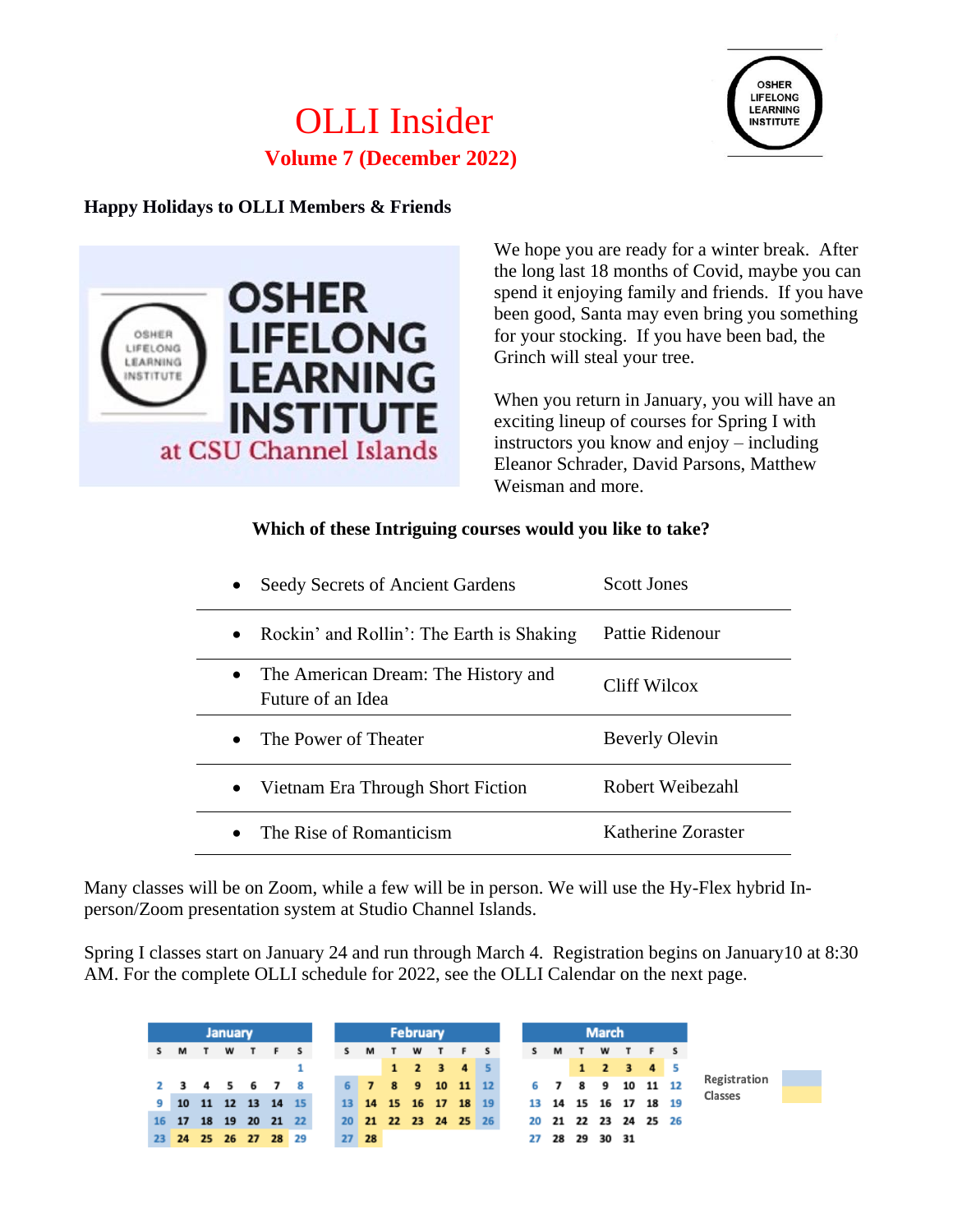| OSHER<br>LIFELONG<br>LEARNING<br>0<br>别以[]<br>Å<br>∫ ≜<br>NSTITUTE |                                          |                                    |  |  |  |  |  |  |  |
|--------------------------------------------------------------------|------------------------------------------|------------------------------------|--|--|--|--|--|--|--|
| <b>SESSION</b>                                                     | <b>CLASS DATES</b>                       | <b>REGISTRATION</b><br><b>OPEN</b> |  |  |  |  |  |  |  |
| Spring I                                                           | January 24 -<br>March 4, 2022            | January 10,<br>2022                |  |  |  |  |  |  |  |
| <b>Spring II</b>                                                   | March 21 - April<br>29, 2022             | March 7,<br>2022                   |  |  |  |  |  |  |  |
| Summer<br><b>Taste</b>                                             | June 13 - July 22,<br>2022               | May 30,<br>2022                    |  |  |  |  |  |  |  |
| Fall I                                                             | September 12 -<br>October 21, 2022       | August 29,<br>2022                 |  |  |  |  |  |  |  |
| Fall II                                                            | October 31 -<br><b>December 16, 2022</b> | October 17,<br>2022                |  |  |  |  |  |  |  |
|                                                                    |                                          |                                    |  |  |  |  |  |  |  |

## **Meet the artistic face of OLLI – Dick Duran**

You probably know Dick from the many OLLI catalog covers he has created during the past 17 years, including our upcoming Spring I classes. Dick is "The Back of the Room Sketcher", sitting in OLLI classes sketching whoever catches his eye.

Dick credits his artistic start to Mrs. Spencer, his art & music teacher in elementary school. After high school in 1954, he began studying art seriously at the Chouinard Art Institute in Los Angeles - at the time, one of the nation's finest art institutes with students from around the world. Dick was guided by a life-long lesson from Mrs. Chouinard: "*All humans have a creative artist within them that they are not aware of. Our goal is to find that artist and to bring it to the forefront.*"

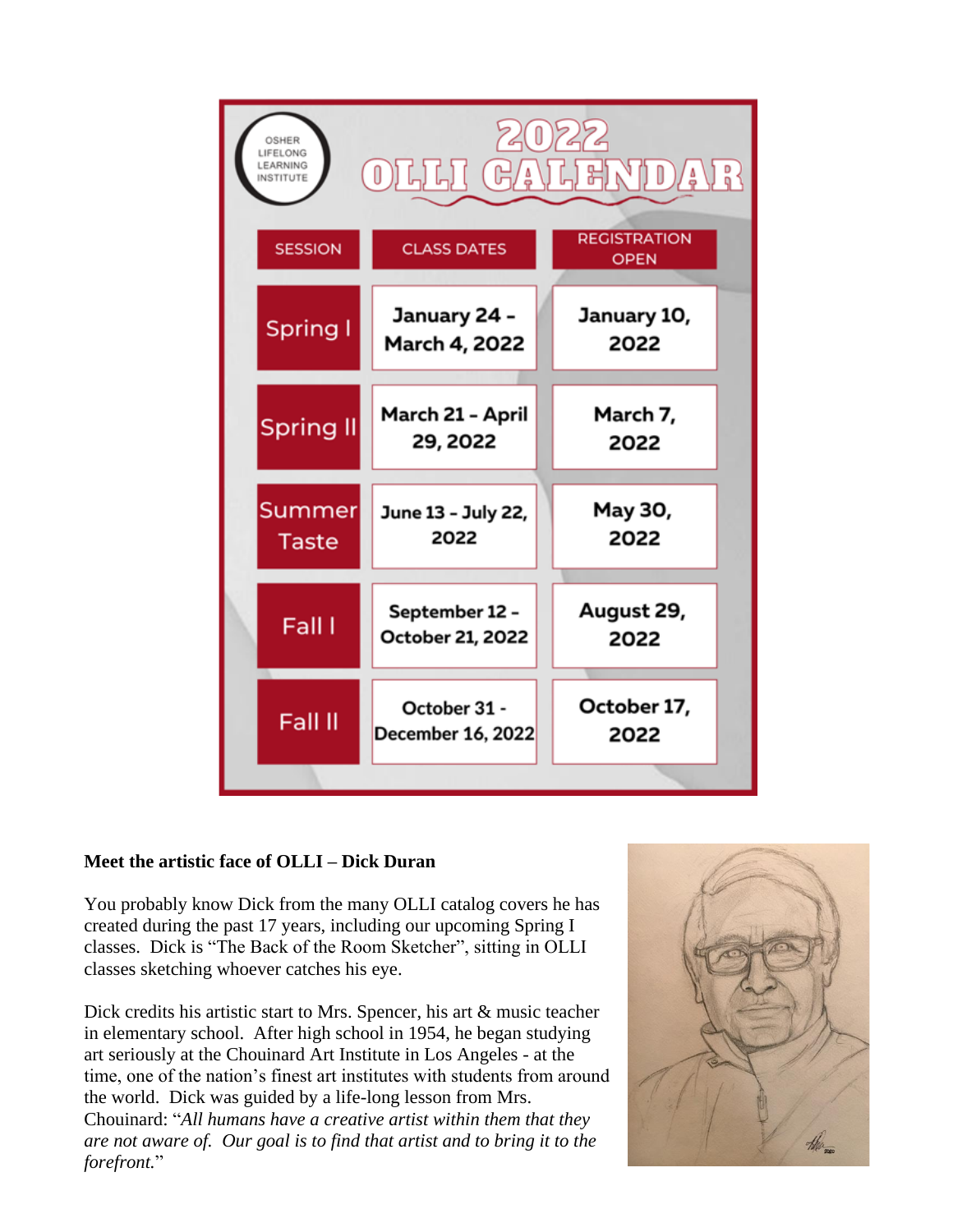Dick left art …married, family, and a career with Southern California Gas where he started as a messenger. Re-discovering his latent art talent, he became a draftsman, then architectural designer for the SoCalGas Hollywood Bureau -- renderings drawings and floor plans for home kitchens of celebrity clients. Over coffee or scotch in their kitchens, he got to know Sonny & Cher when she was pregnant with Chastity, Henry Fonda, Rock Hudson, Liberace, and many others over 16 years. He retired as a District Manager after 40 years with SoCalGas.

In 1993, he joined five artist friends to start "The Grumps" and, reminiscent of the French Impressionists gathering at Parisian cafes, met at The Cactus Patch Cafe in Moorpark to select their day's art site. Over the years Dick has continued his love of art — in class or sitting at the Parisian cafe La Boheme du Tertre sketching. If you see Dick "The Back of the Room Sketcher", please thank him for his many OLLI covers.

## **Recent Events**



Eleanor Schrader recently conducted a fascinating walking tour in downtown Ventura. Stay tuned for more Walks with Eleanor in the future.

## **The Leonis Adobe Tour**



The Leonis Adobe was built over a number of years in the middle 1800's in what is now Calabasas, California. It is one of the best-preserved homesteads showing life at that time in Southern California and was designated a Los Angeles Historic-Cultural Monument in 1962.

OLLI is sponsoring a tour of the Adobe on January 22, 2022, at10:00 AM followed by lunch. The cost is \$47 per person and is a "Drive Yourself" event.

Look for the flyer that OLLI will distribute for further information on this tour.